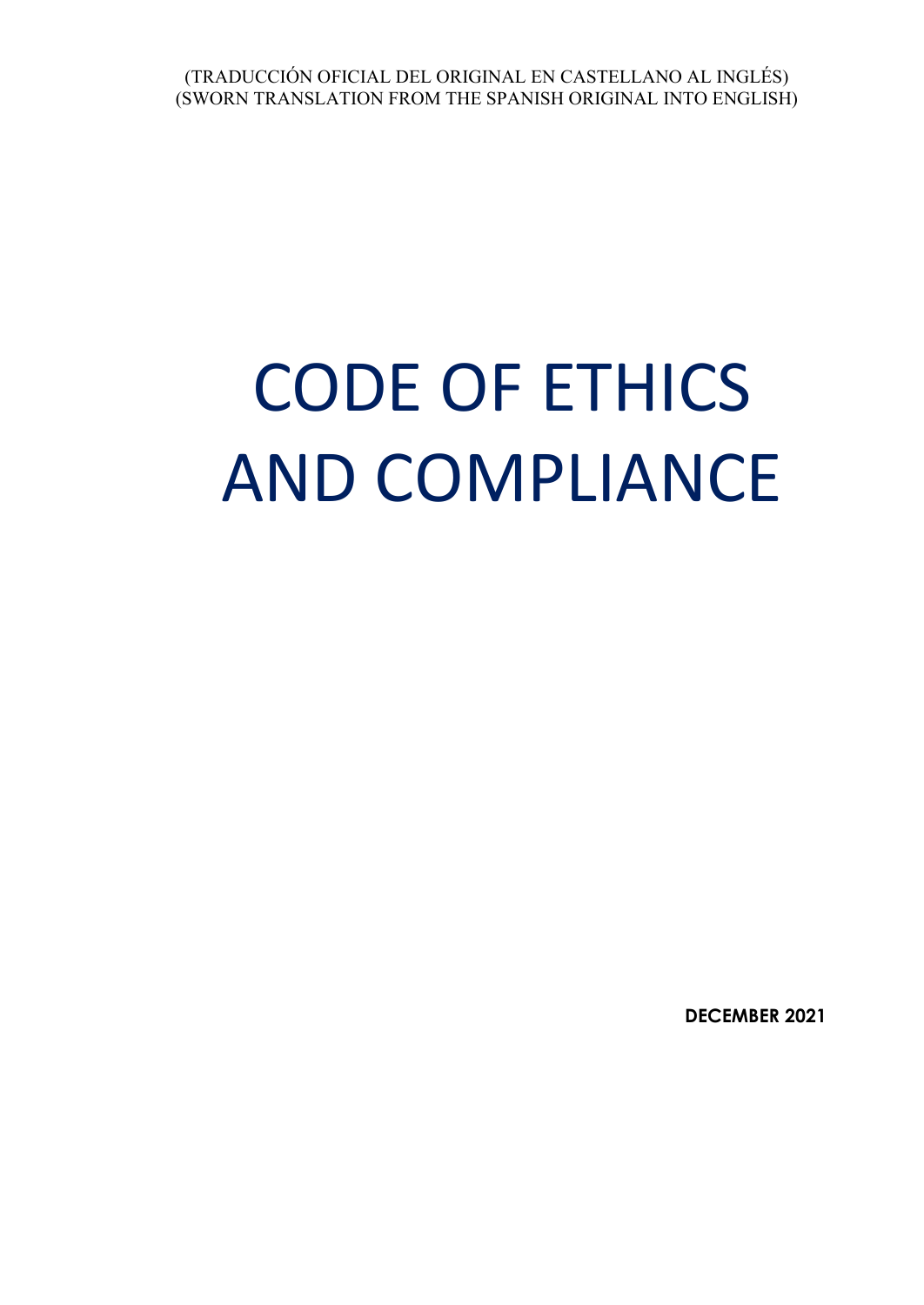

# **Table of contents**

| 1. DEFINITION AND PURPOSE OF THE CODE OF ETHICS AND                     |  |
|-------------------------------------------------------------------------|--|
|                                                                         |  |
|                                                                         |  |
|                                                                         |  |
| 5. COMMITMENTS TO ETHICAL AND RESPONSIBLE CONDUCT  8                    |  |
| 5.1. COMPLIANCE WITH CURRENT LEGISLATION AND INTERNAL REGULATIONS  8    |  |
|                                                                         |  |
|                                                                         |  |
|                                                                         |  |
|                                                                         |  |
|                                                                         |  |
|                                                                         |  |
|                                                                         |  |
|                                                                         |  |
| 5.10. CONFIDENTIALITY OF INFORMATION AND PROTECTION OF PERSONAL DATA 13 |  |
|                                                                         |  |
|                                                                         |  |
|                                                                         |  |
|                                                                         |  |
|                                                                         |  |
|                                                                         |  |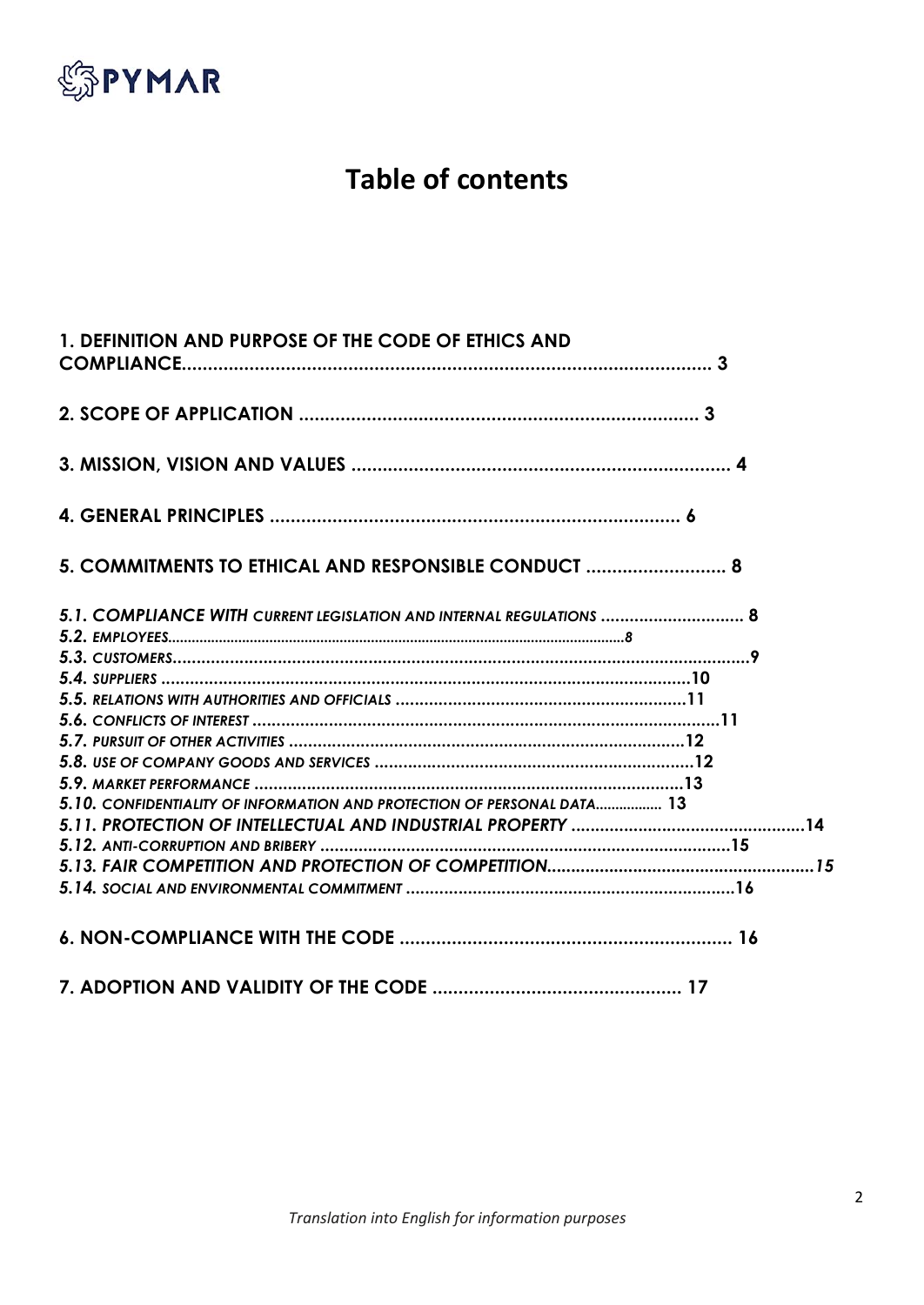

# **1. DEFINITION AND PURPOSE OF THE CODE OF ETHICS AND REGULATORY COMPLIANCE**

This Code of Ethics and Compliance sets forth the standards of conduct that must be observed by Pequeños y Medianos Astilleros Sociedad de Reconversión, S.A. ("**PYMAR**" or the "**Company**") in the performance of its professional responsibilities (the "**Code**").

**The purpose of this Code is to ensure the professional, ethical and responsible behaviour of PYMAR and all its employees in the development of its activities, as a basic element of its corporate culture. To this end, the principles and values that should govern PYMAR's relations with its partners, employees, suppliers, customers and collaborators are defined.**

To this end, the Code *(i*) facilitates the knowledge and application of PYMAR's corporate culture, based on respect for human rights and the principles of integrity, honesty and social responsibility, and *(ii*) establishes the principle of due diligence for the prevention, detection and eradication of irregular and/or criminal conduct, whatever its nature, defining the control and monitoring mechanisms as well as the necessary guidelines to ensure compliance, thus including the appropriate systems for reporting, investigation and sanction.

## **2. SCOPE OF APPLICATION**

This Code sets out the commitments that PYMAR assumes in its activity and in all its lines of business and the consequent ethical responsibilities in its management, **binding all its staff, regardless of the position and function they perform**.

In this sense, this Code is addressed to the members of the Board of Directors, managers, employees and collaborators of PYMAR, with the aim that they act ethically in any professional and business circumstance that may arise, thus following the ethical principles and guidelines that govern PYMAR.

**The Code shall be notified personally to all of them, who must undertake in writing to comply with it. Likewise, the obligation to comply with them shall be expressly included in the employment contracts of employees, who shall be given a copy when they join the Company.**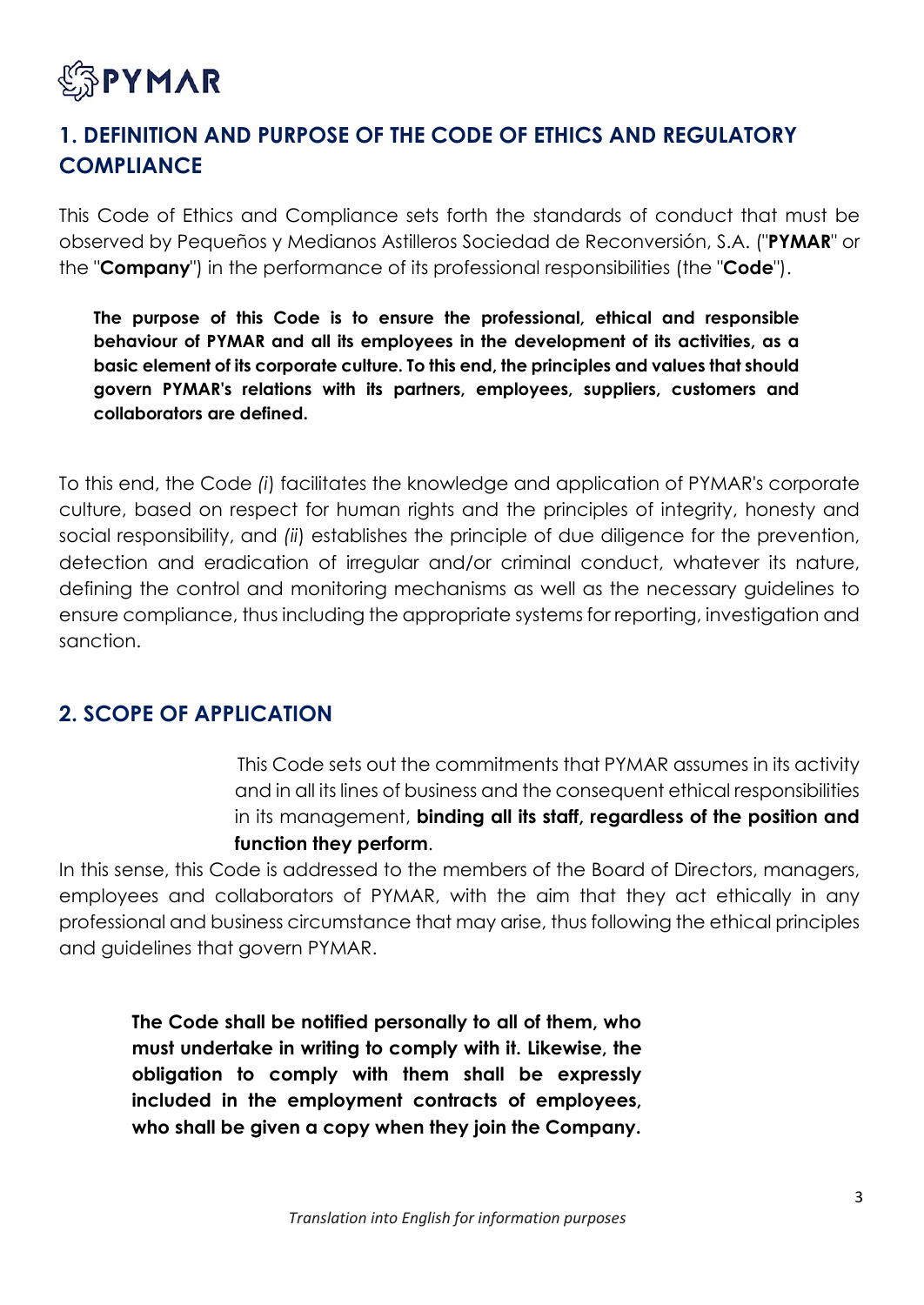

For this reason, all those involved are expected to act within the law at all times and to avoid any conduct that involves even a minimal or remote risk of contravention of the law, morality or ethics.

#### **Company officers have an additional responsibility to be role models in their behaviour and, through their actions, to demonstrate compliance with the standards contained in this Code.**

#### **This Code should be complemented by the protocols that are implemented by PYMAR, which are applied in the different situations faced by the Company in the performance of its activities and which are available to all employees.**

In this sense, the persons subject to this Code when they have any kind of doubt or wish information about this Code of Ethics and Regulatory Compliance, about the existing protocols in PYMAR, as well as about issues related to their legal obligations, or intend to report breaches of the rules governing PYMAR, should contact their hierarchical superiors or the Compliance Committee, which should always be at their disposal.

## **3. MISSION, VISION AND VALUES**

PYMAR's professional performance in accordance with the ethical principles that govern the Company and that underpin this Code is the greatest proof of the commitment it assumes in its activity and in its relationship with all those related to the Company.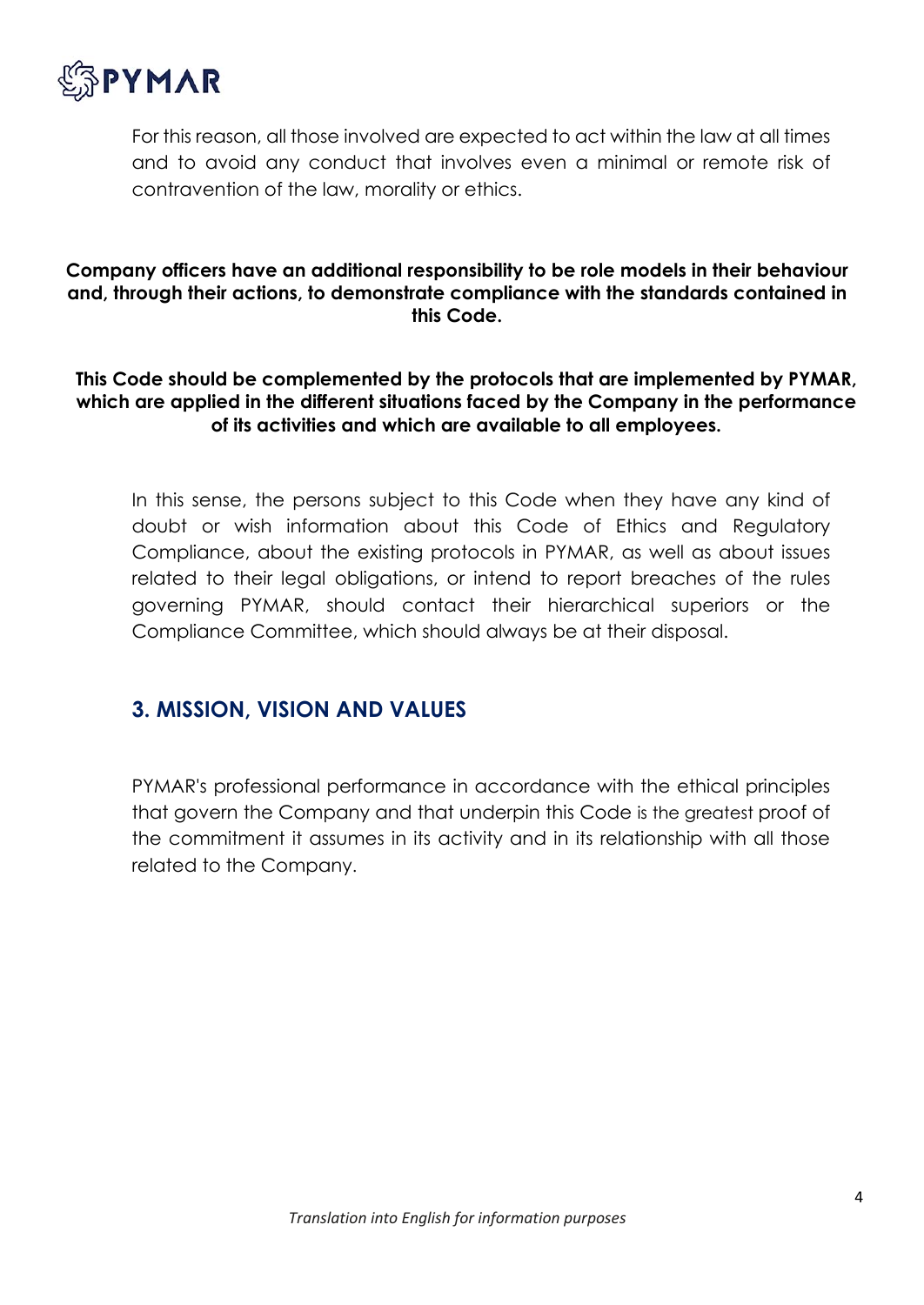

These principles are embodied in PYMAR's mission, vision and values:

# **Mission**

• **PYMAR's mission is to represent and defend the interests of the Spanish shipbuilding, ship repair and ship conversion sector, in order to contribute to a competitive improvement of the Spanish private shipyards, attending to their needs and acting as an interlocutor with the different regional, national and European administrations**.**The aim is to achieve the joint success of the shipbuilding, ship repair and ship conversion sector, based on mutual support and collaboration.**

# **Vision**

- **To consolidate the Spanish shipbuilding, ship repair and ship conversion sector within the global market, thus maintaining a sustainable business fabric at national level that promotes employment, research and regional development**.
- **Consolidate Spanish shipbuilding, ship repair and ship conversion as a strategic sector in Spain and a generator of employment and welfare**.
- **Transforming the shipbuilding sector on the basis of digitalisation, sustainability and capacity building**.

# **Values**

- **We have a clear vocation of service**.
- **We are committed, we strive to shape a better future.**
- **We are driven by openness to change and adaptability.**
- **We want to lead with rigour and transparency.**
- **Above all, we act with integrity professionalism.**
- **We are committed to employment and corporate social responsibility.**
- **We want to grow a welfaregenerating sector.**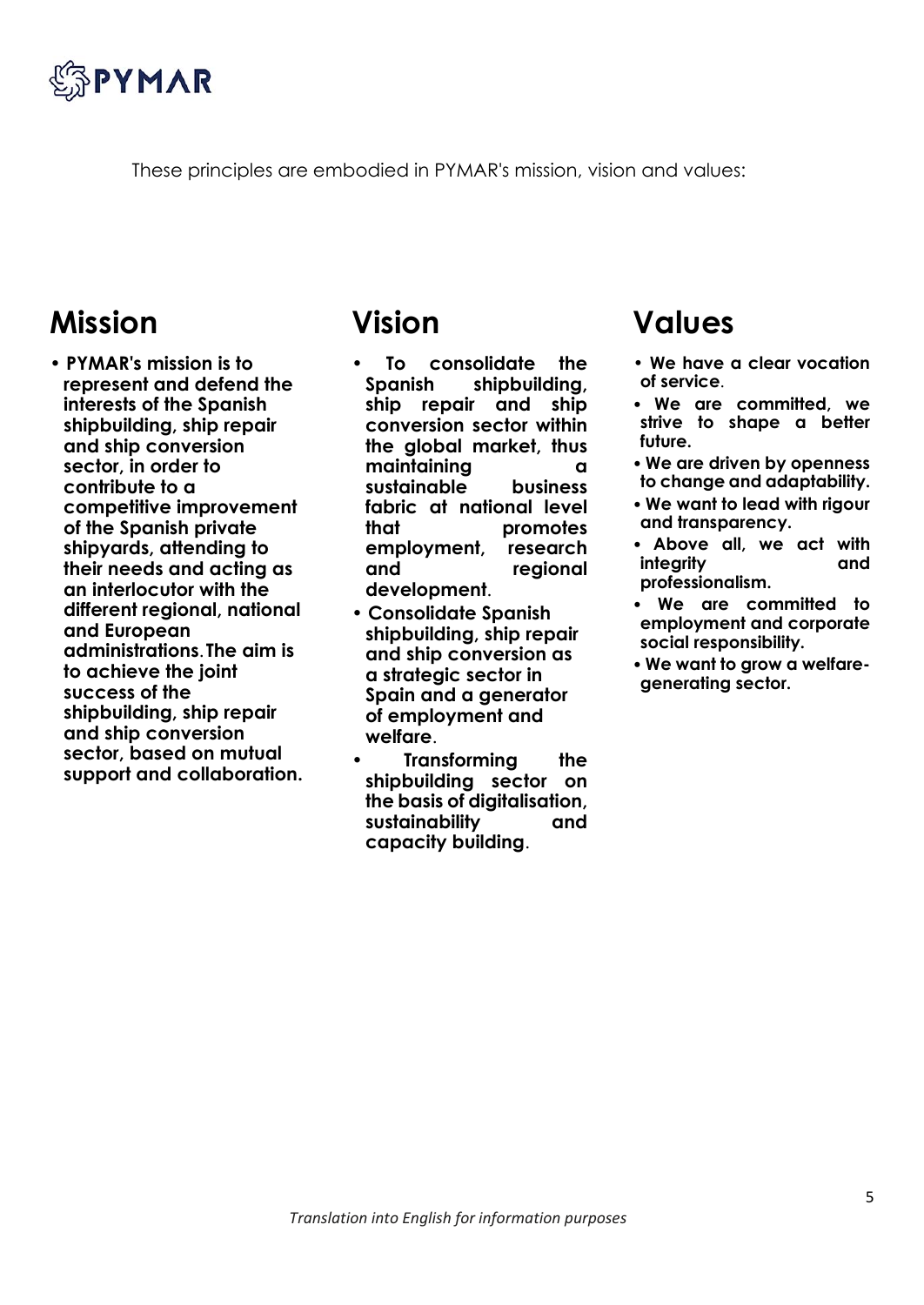

# **4. GENERAL PRINCIPLES**

The Code of Ethics and Compliance is defined as an ethical commitment that includes values, principles and basic guidelines for the proper development of PYMAR's business activities.

The Code is based on the following principles:

**Compliance with current law.**

**Social responsibility in all operations of PYMAR.**

**The adaptation of the behaviour of PYMAR employees to this Code.**

**The fair and dignified treatment of all persons, natural and legal, who directly or indirectly maintain any labour, economic, social and/or professional relationship with PYMAR.**

**Respect for the environment.**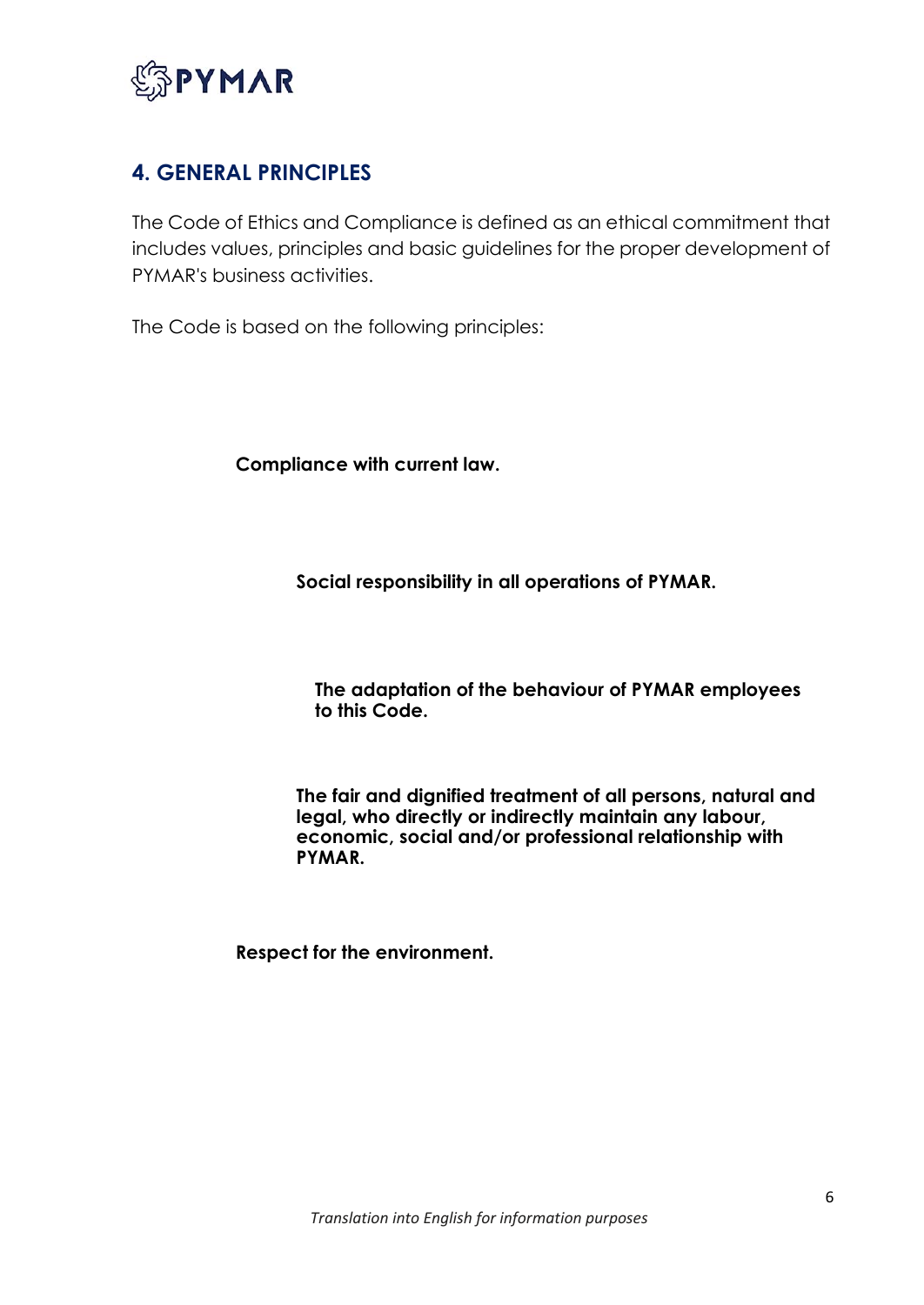

#### *Employees*

No person employed by PYMAR shall be discriminated against on the grounds of race, disability, illness, religion, sexual orientation, political opinion, age, nationality or gender.

**PYMAR prohibits any form of physical, sexual, psychological or verbal harassment or abuse of its employees, as well as any other conduct that could create an intimidating, offensive or hostile working environment***.*

PYMAR employees have the right to organise, freedom of association and collective bargaining.

The salary received by PYMAR employees is commensurate with the function performed, always respecting the applicable collective agreement.

All PYMAR employees work in safe and healthy workplaces.

#### *Shareholders*

PYMAR carries out its activity in accordance with the social interest, understood as the defence of the sector of small and medium-sized Spanish shipyards in accordance with the provisions of its articles of association.

#### *Customers*

PYMAR is committed to offering all its customers a high standard of excellence and quality. Services shall be provided in an ethical and responsible manner.

#### *Suppliers*

PYMAR's suppliers are obliged to comply with the Code of Conduct for Customers, Suppliers and Partners, as well as with this Code as far as it is applicable to them, and they must allow PYMAR to carry out any review to verify their compliance.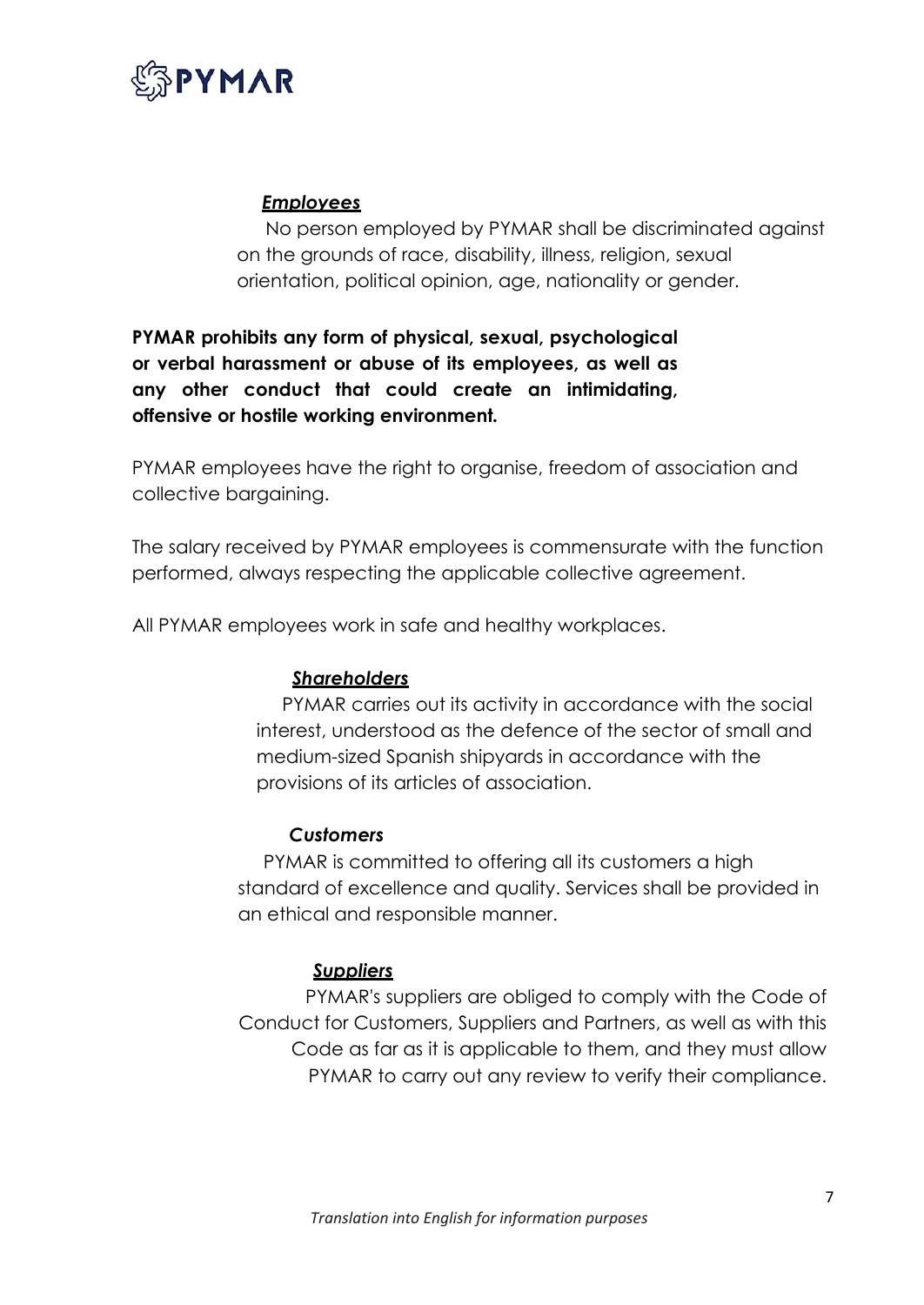

## **5. COMMITMENTS TO ETHICAL AND RESPONSIBLE CONDUCT**

#### *5.1. Compliance with current legislation and internal regulations*

Compliance with the regulations in force is a necessary precondition for this Code. All PYMAR employees and managers must comply with the legislation in force at any time and place where they carry out their activities, as well as the internal rules and protocols approved by the Company.

**PYMAR undertakes to provide the necessary means for its employees and managers to know and understand the internal and external regulations necessary for the exercise of their functions**

In the event of non-compliance with this Code, the Company has a whistleblowing procedure that allows any person connected with the Company to report, in confidence, any irregularity which, in their opinion, constitutes a breach of the Code.

Likewise, in the event that PYMAR becomes aware of any conduct contrary to the law, it shall proceed to report it to the competent bodies.

#### *5.2. Employees*

PYMAR defends the dignity of people as a key business factor and therefore promotes respect for human rights and guarantees its employees optimal conditions of employment, health and safety in the workplace.

**PYMAR personnel shall cooperate in the strict observance of applicable labour standards and in the prevention, detection and eradication of irregularities in this area. All employees are obliged to act, in their working relations with other employees, in accordance with criteria of respect, dignity and fairness, not allowing any form of violence, harassment or abuse at work, or discrimination**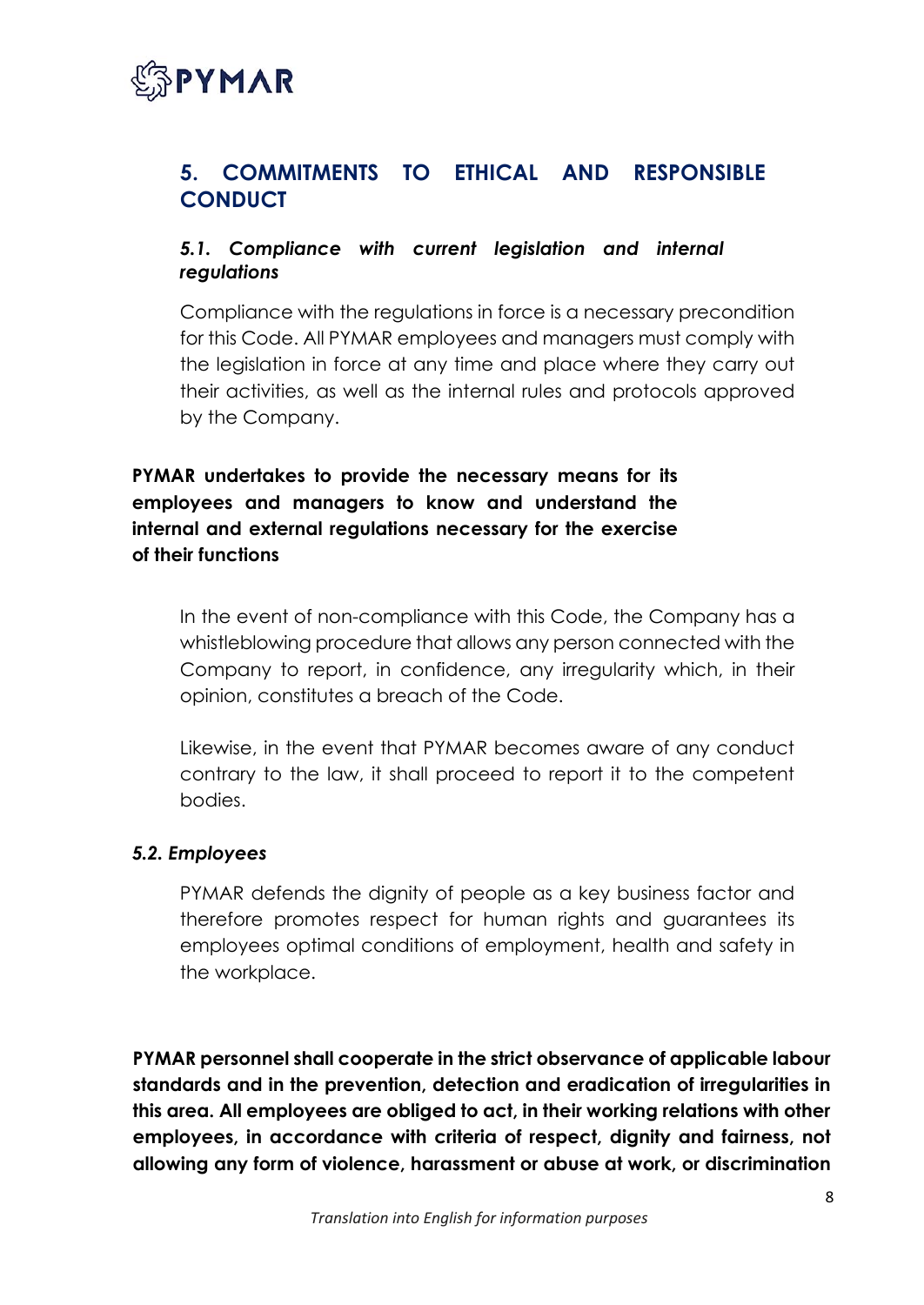

## **on the grounds of race, religion, age, disability, nationality, gender or any other personal or social condition.**

All employees are responsible for strict compliance with occupational health and safety standards, and for ensuring their own safety and the safety of those affected by their activities.

**Employees of PYMAR shall not engage in any other activities, whether in their own name or in the service of third parties, whether paid or unpaid, where such activities are incompatible with the obligations arising from their employment relationship with PYMAR. Employees may not use, for their own benefit or that of third parties, information or any other type of data of which they have become aware in the course of their work.**

**All employees shall be informed of and accept the principles and criteria on which PYMAR bases the job performance, efficiency and commitment of its employees in line with PYMAR's principles, values and objectives.**

**Employees shall contribute to their training by using all the means that PYMAR makes available to them. These employees are committed to themselves and to PYMAR in order to develop professionally and achieve their goals.**

**Any internal promotion within PYMAR shall be based on the principles of ability, competence and professional merit. Decisions shall be taken in accordance with clear, objective and transparent criteria and employees shall be informed of such decisions, as well as of the criteria used for their performance and assessment, which shall always be guided by objectivity and transparency.**

PYMAR believes in the reconciliation of work and personal and family life and therefore supports those measures that make it possible to reconcile professional performance with the time necessary to develop a personal life and family project.

#### *5.3. Customers*

All employees are obliged to act, in their relations with customers, in accordance with criteria of consideration, respect and dignity,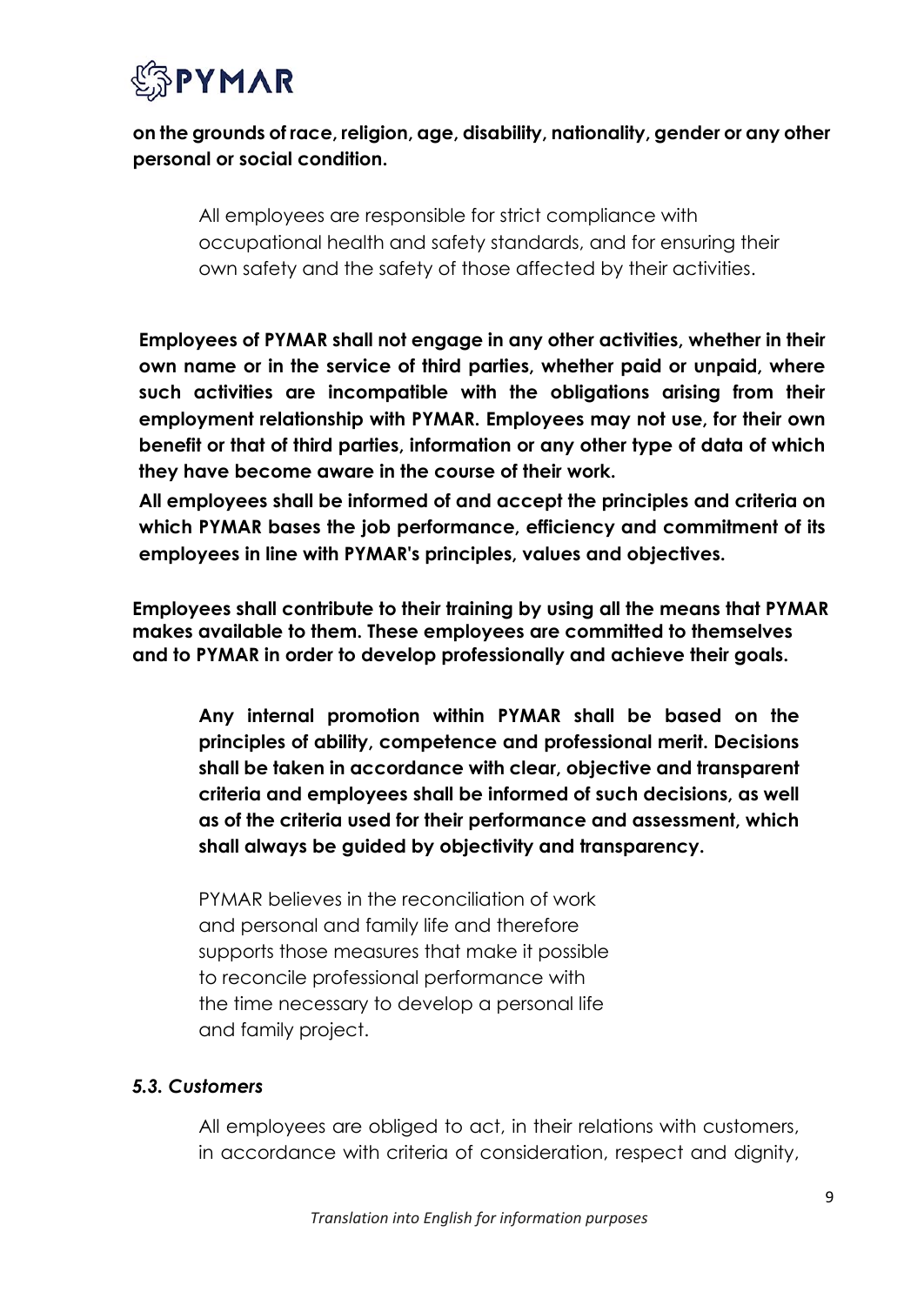

not allowing discrimination in treatment on the grounds of race, religion, age, disability, nationality, gender or any other personal or social condition.

In the conduct of their business activities, PYMAR employees shall promote the Company's services on the basis of objective standards, without misrepresenting their conditions or characteristics. The Company's promotional activities shall be conducted in a clear manner so as not to provide false, misleading or deceptive information to customers or third parties.

#### *5.4. Suppliers*

PYMAR employees shall deal with their suppliers in a lawful, ethical and respectful manner.

**The selection of suppliers shall be governed by criteria of objectivity and transparency, reconciling the Company's interest in obtaining the best conditions with the convenience of maintaining stable relations with ethical and responsible suppliers. PYMAR shall take the necessary measures to prevent personal interests of its employees from having a decisive influence on the choice of suppliers.**

**All suppliers working with PYMAR shall be informed that they must commit to respect the human rights of all their employees and the Code of Conduct for Customers, Suppliers and Partners developed by PYMAR.**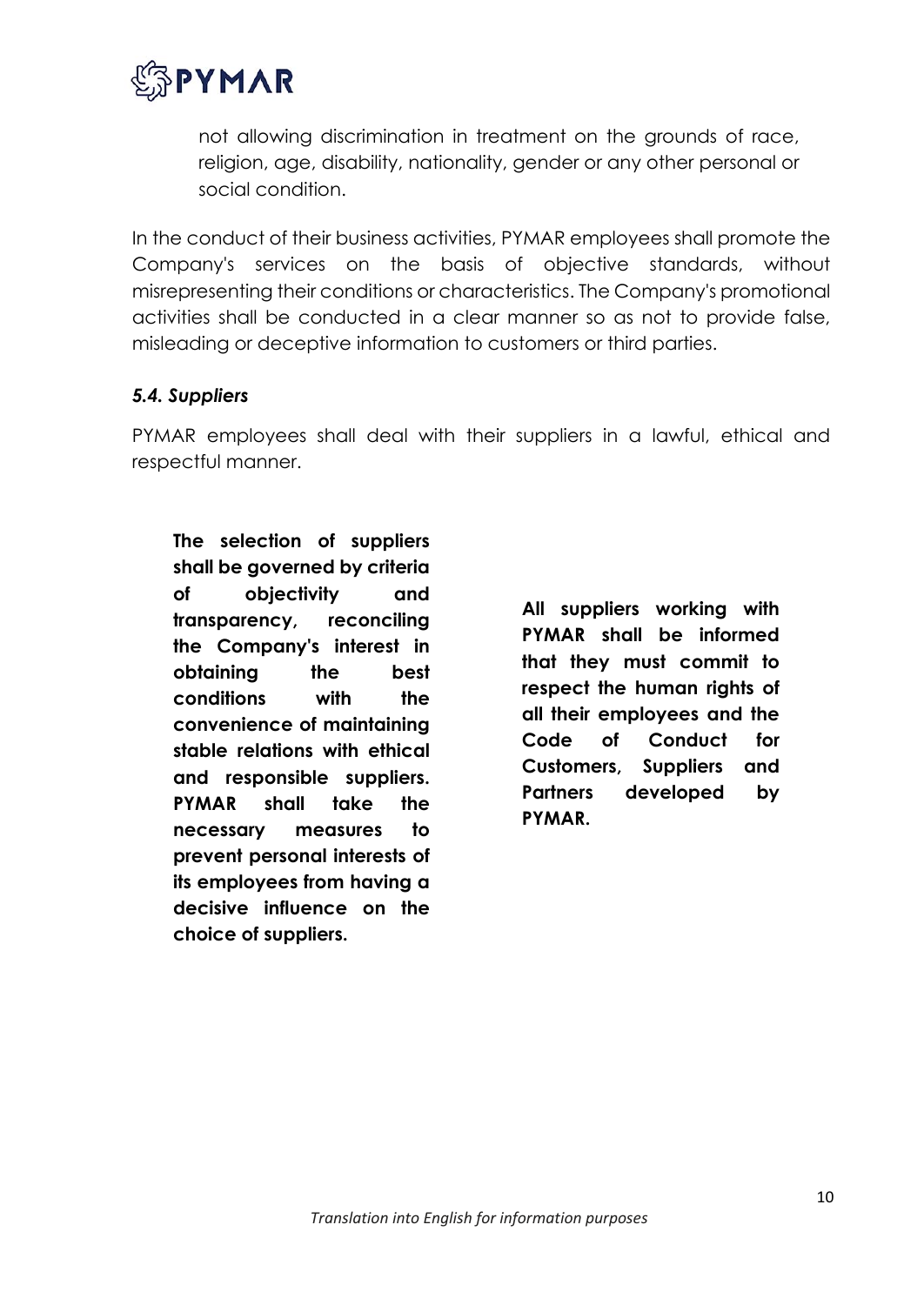

#### *5.5. Relations with authorities and officials*

PYMAR employees shall deal with public authorities and institutions where they carry out their activities in a lawful, ethical, respectful and committed manner in accordance with the guidelines for the prevention of corruption and bribery.

Those PYMAR employees who have a relationship with representatives of Public Administrations shall comply with the protocols approved by PYMAR in this regard.

**No employee or officer of PYMAR may offer, grant, solicit or accept, directly or indirectly, gifts or gratuities, favours or compensation, of any nature whatsoever, to or from any authorities or officials except those of an inconsequential or immaterial amount.**

**PYMAR's employees and managers shall refrain from making facilitation or expediting payments, consisting of the delivery of money or other valuable objects, whatever the amount, in exchange for securing or expediting the course of a procedure or action of any nature, before any judicial body, public administration or official body.**

Employees shall ensure that any aid that may be requested from or received by PYMAR from public administrations is used appropriately and that the application is transparent, avoiding misrepresenting the conditions for obtaining it or using it for purposes other than those for which it was granted.

#### *5.6. Conflicts of interest*

PYMAR employees and officers shall avoid situations that may involve a conflict between their personal interests and those of the Company. They shall also refrain from representing it and from intervening in or influencing the taking of decisions in which, directly or indirectly, they themselves, or a third party connected with them, have a personal interest. They may not use their position in the Company to obtain personal or financial advantage or business opportunities of their own.

**PYMAR respects the private life of its staff and consequently the private sphere of their**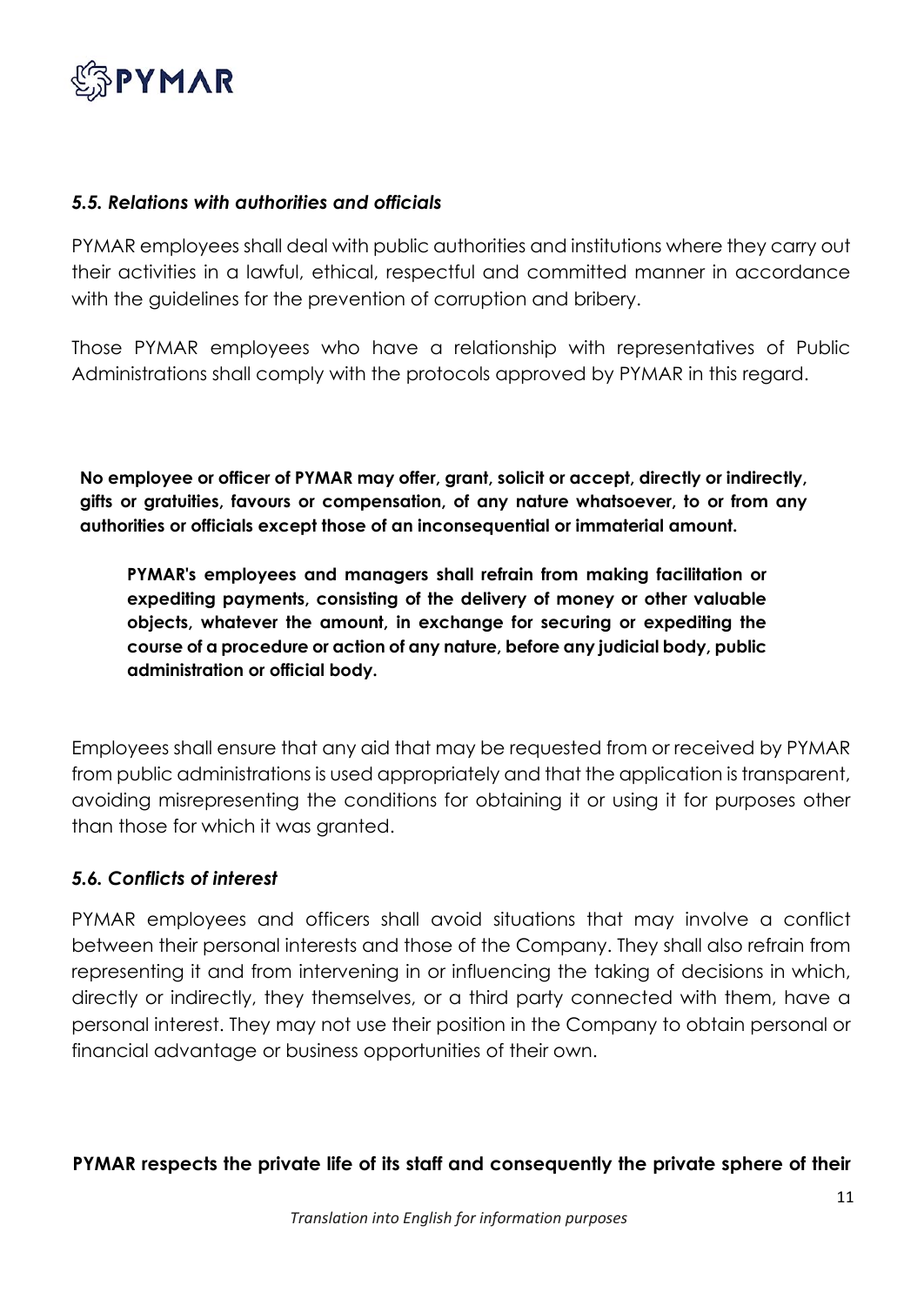

**decisions. Within the framework of this policy of respect, employees and managers are urged to inform the Compliance Committee in the event of any personal or family conflicts of interest that may compromise the necessary objectivity or professionalism of their role in PYMAR, so that, with respect for the confidentiality and privacy of individuals, the appropriate measures can be taken for the benefit of both the company and the individuals concerned.**

#### *5.7. Exercise of other activities*

PYMAR's employees and managers may only carry out work and professional activities outside of those carried out in PYMAR when they do not impair the expected efficiency in the performance of their duties.

#### **Any relationship of PYMAR with governments, authorities, institutions and political parties shall be based on the principles of legality and neutrality.**

The right of PYMAR's employees and officers to engage in legally recognised political activities is recognised, provided that such activities do not interfere with the proper performance of their duties for the Company and are conducted outside of PYMAR's working hours and any PYMAR facility, so that they cannot be attributed to the Company.

#### *5.8. Use of Company goods and services*

PYMAR employees shall use the Company's goods and services efficiently and shall not use them for personal gain.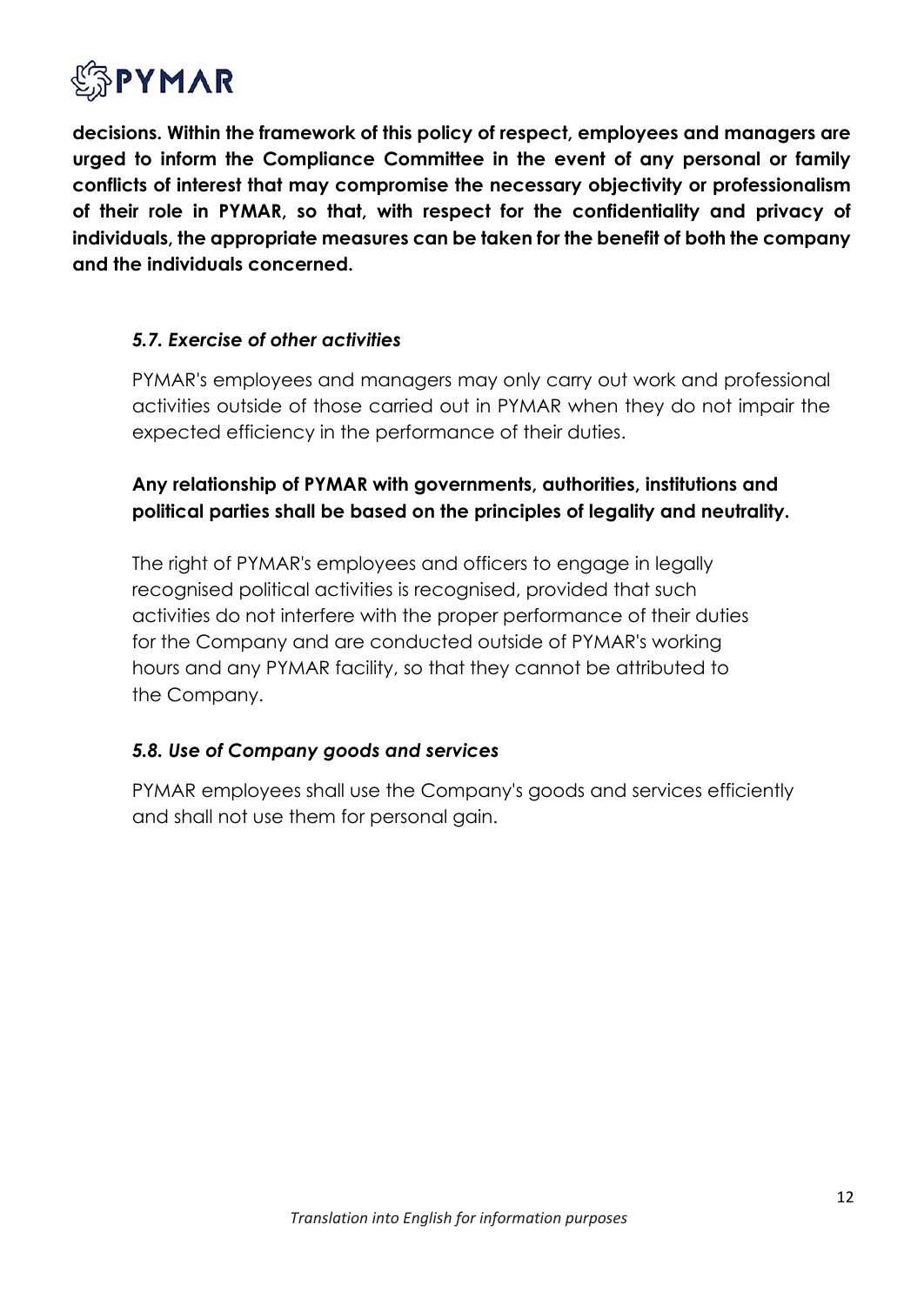

**In this regard, PYMAR's employees and officers shall not under any circumstances use the equipment made available by the Company to install or download programmes, applications or contents whose use is illegal, which contravene the Company's rules or which may damage its reputation. Nor shall they use Company funds or cards to pay for activities that are not part of their professional activity.**

Employees and managers should be aware that the documents and data contained in PYMAR's information technology systems and equipment may be subject to review by the competent units of the Company, or by third parties designated by the Company, when deemed necessary and permitted by the regulations in force.

#### *5.9. Market performance*

PYMAR competes in the market in a fair manner and under no circumstances admits misleading, fraudulent or malicious conduct.

In particular, special care shall be taken not to violate company secrets in cases where professionals from other companies in the sector join PYMAR.

PYMAR employees shall also avoid spreading malicious or false information about competitors of the Company.

#### *5.10. Confidentiality of information and personal data protection*

PYMAR personnel have an obligation to protect the information and knowledge generated within the organisation, owned or held by them.

**PYMAR is committed to complying with Data Protection regulations, ensuring the appropriate treatment of the personal data of employees, customers, collaborators, suppliers and partners.**

PYMAR employees and officers shall refrain from using for their own benefit any data, information or document obtained during the exercise of their professional activity and undertake to maintain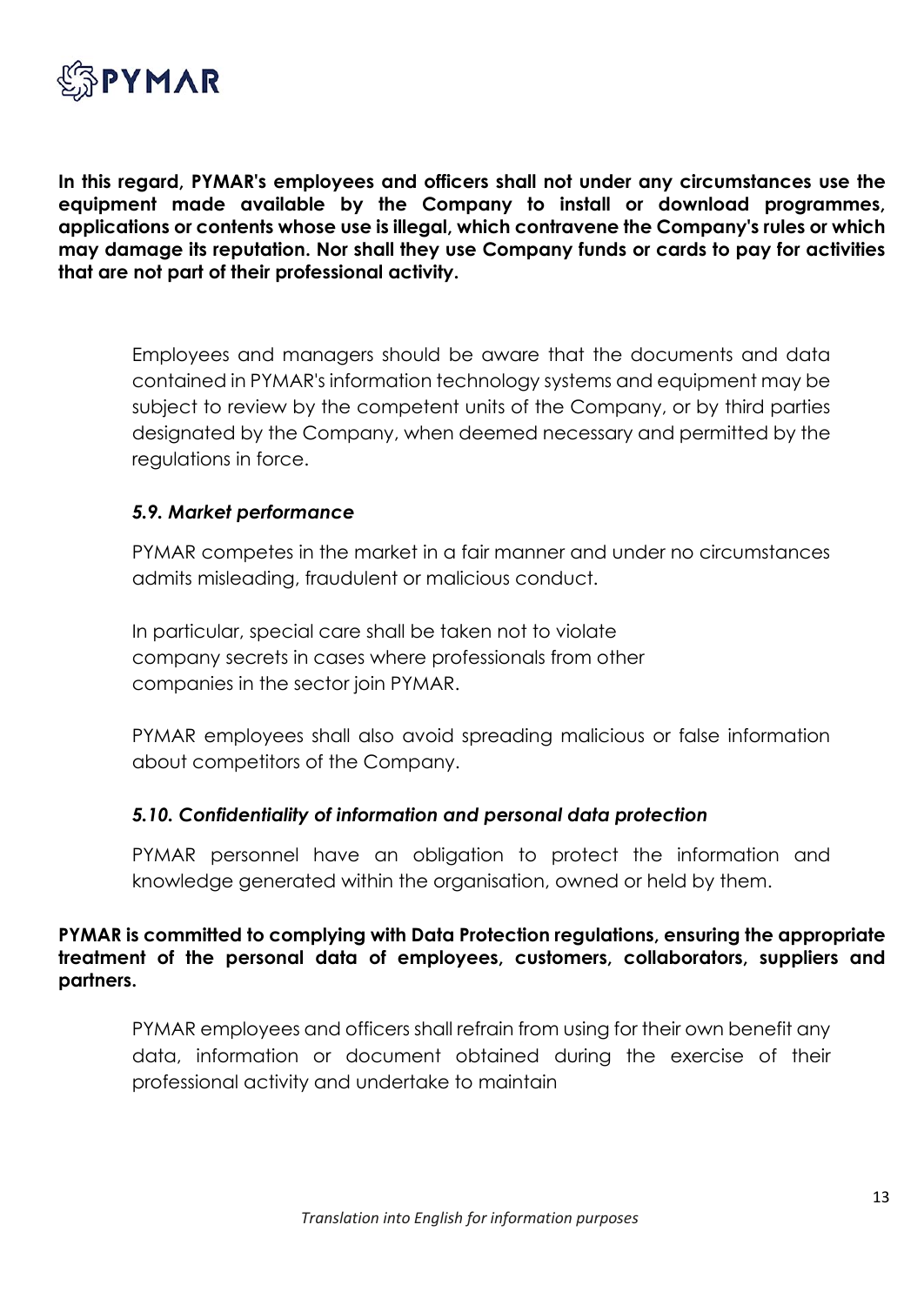

confidentiality with respect to any data, information or document obtained during the exercise of their responsibilities in the Company.

PYMAR personnel shall respect the personal and family privacy of all persons, whether employees or others, to whose data they have access.

#### *5.11. Protection of Intellectual and Industrial Property*

**PYMAR is committed to the protection of its own and others' intellectual and industrial property. PYMAR staff respects the intellectual and industrial property of PYMAR and third parties.**

**The intellectual and industrial property resulting from the work of employees during their tenure with the Company, and which is related to the present and future business of PYMAR, shall be the property of the Company.**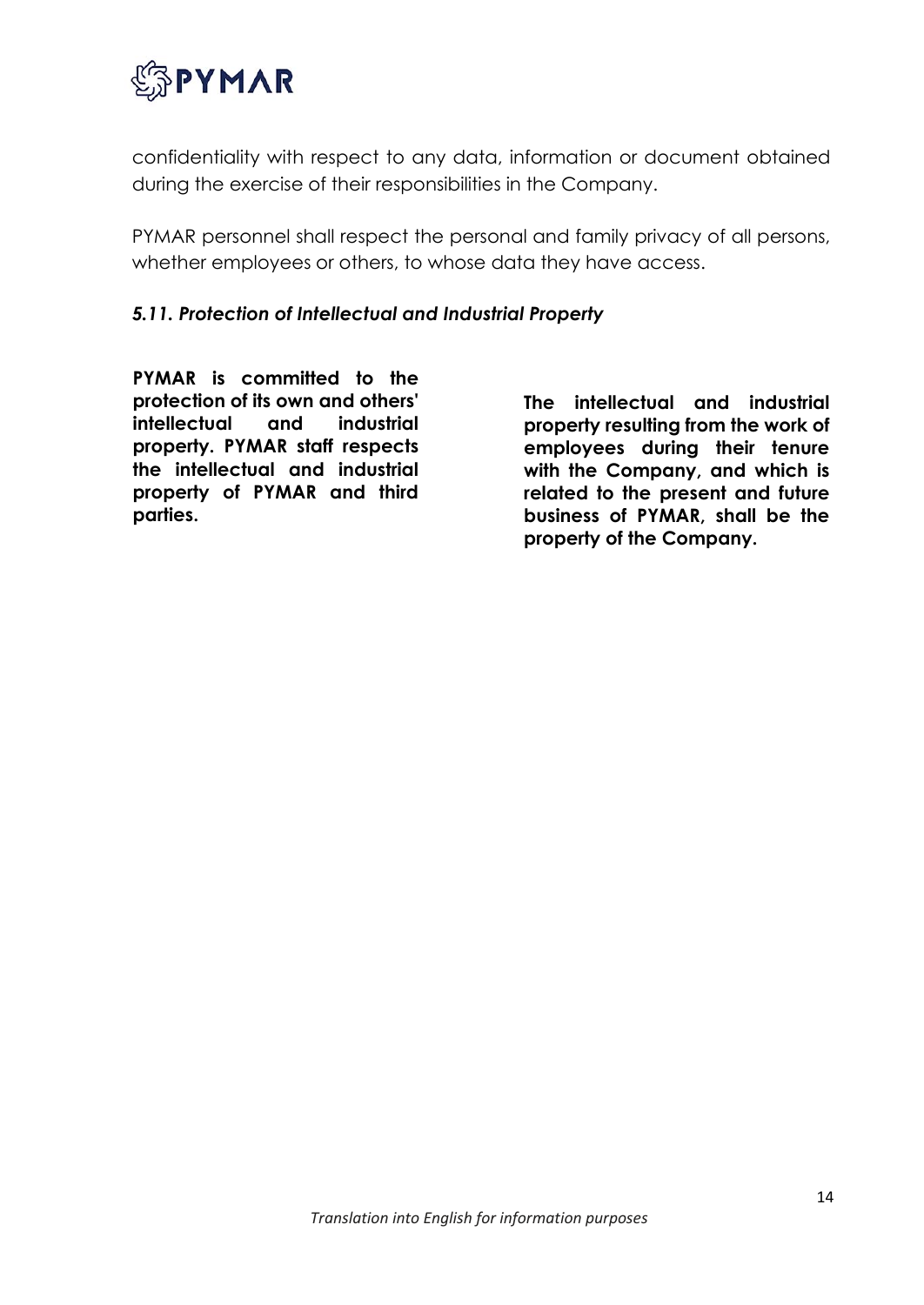

#### *5.12. Anti-corruption and bribery*

PYMAR opposes all conduct aimed at obtaining advantages from individuals or organisations (both public and private) through improper and unethical influences. Likewise, it does not tolerate that other persons or organisations may engage in such conduct with PYMAR employees.

Thus, **no employee shall admit, offer, promise or practice, directly or indirectly, bribes, or offer benefits for the benefit of third parties** who are in the service of any organisation (public or private) to obtain advantages or any consideration or to try to improperly influence their business relations with public or private entities, public officials, employees or company managers, whatever their nature, reporting through the established channels any uses of corruption that come to their knowledge.

This anti-corruption policy sets out the basic rules and general framework for preventing and detecting corrupt practices in operations related to PYMAR's activities.

In this regard, employees must inform PYMAR through their line manager or the Compliance Committee of any case of corruption or attempted corruption of which they are aware or about which they may have any reasonable indication.

#### *5.13. Fair competition and protection of competition*

**PYMAR is committed to compete in the markets in a fair way, promoting free competition and always complying with the legal regulations in force. Thus, PYMAR intends to uphold the principle of fair competition by refraining from conduct that is objectively contrary to professional diligence and to the level of competence and special care to be expected in accordance with honest market practice.**

**PYMAR employees shall not engage in misleading advertising of their business activities and shall avoid any conduct that constitutes or may constitute an abuse or unlawful restriction of competition. PYMAR does not deny, hide, manipulate or delay the provision of information requested by the competition authority or**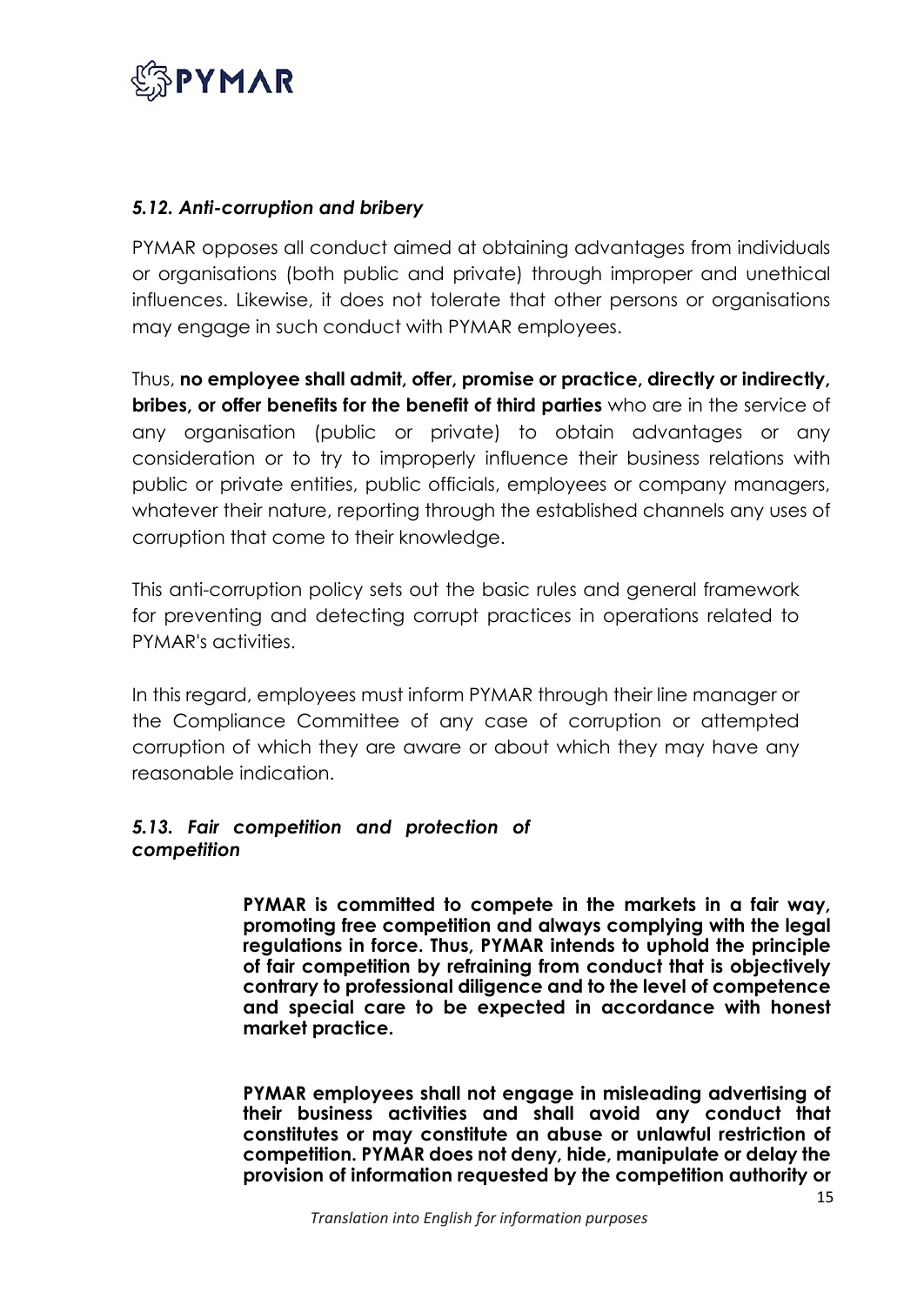

#### **regulatory bodies, in case of eventual inspections.**

#### *5.14. Social and environmental commitment*

PYMAR's Corporate Social Responsibility (CSR), understood as its social and environmental commitment in the development of its activities and for the benefit of all its stakeholders, is an inseparable part of its business model.

## *PYMAR is committed to minimising the environmental impact of its activities and shall promote among its employees and managers the social and environmental sustainability of the Company.*

PYMAR, in its commitment to human and labour rights, adheres to the United Nations Global Compact and the declarations of the International Labour Organisation.

# **6. NON-COMPLIANCE WITH THE CODE OF ETHICS AND REGULATORY COMPLIANCE**

It is the responsibility of each PYMAR employee and officer to ensure full compliance with all provisions of this Code. To this end, PYMAR shall make a copy of this Code available to all its personnel and shall organise training sessions.

Failure to comply with this Code may result in disciplinary action, including the possibility of dismissal and, where appropriate, reporting to the relevant bodies.

In the event that any employee or officer of PYMAR observes conduct that may constitute a breach of this Code, he/she shall be obliged to report it to the Compliance Committee.

The channel that PYMAR places at your disposal to report possible breaches of the Code or queries regarding its interpretation or application is the following e-mail address: [\(buzondenuncias@pymar.c](mailto:buzondenuncias@pymar.es)om).

Employees may also make use of this procedure to ask questions or propose